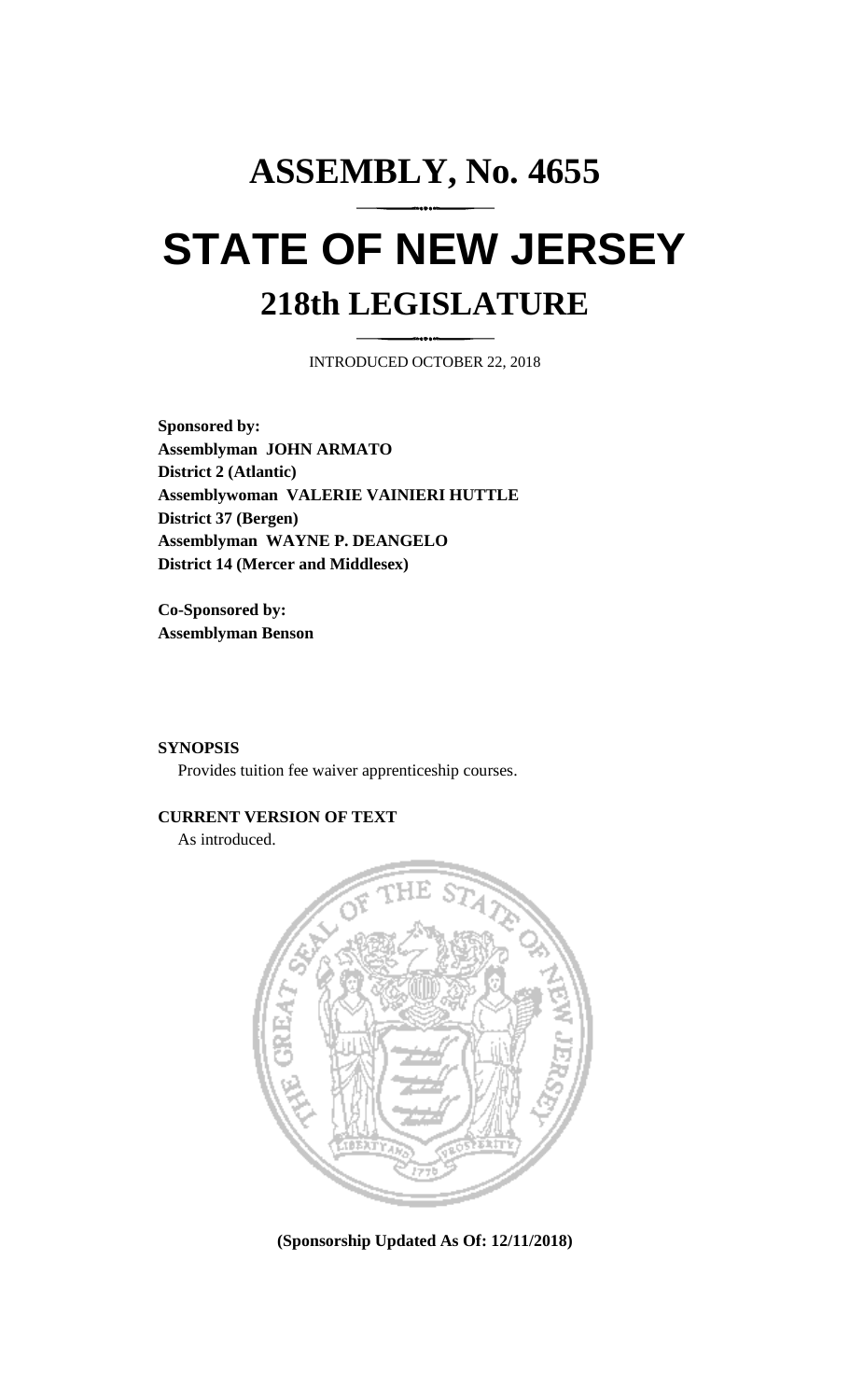**AN ACT** concerning apprenticeship tuition fees and supplementing chapter 62 of Title 18A of the New Jersey Statutes. **BE IT ENACTED** *by the Senate and General Assembly of the State of New Jersey:* 1. As used in this act: Eligible person" means an individual whose gross aggregate household income at the time of admission to a New Jersey public institution of higher education or county vocational school providing post-secondary vocational education is below the State household median income. "Gross aggregate household income" means the total annual income of all members of a household, from whatever source derived, including, but not limited to, pension, annuity, retirement and Social Security benefits received during the taxable year. "Registered apprenticeship" means an apprenticeship in a program providing to each trainee combined classroom and on-the- job training under the direct and close supervision of a highly skilled worker in an occupation recognized as an apprenticeable trade, and registered by the Office of Apprenticeship of the United States Department of Labor and meeting the standards established by that office. "State household median income" means the point that divides the gross aggregate household income distribution into halves, one- half with income above the median and the other with income below the median. The median is based on the income distribution of all households, including those with no income in the State. "Tuition" means the charges imposed by a New Jersey public institution of higher education or county vocational school providing post-secondary vocational education for enrollment at the institution or school. 2. a. An eligible person shall be permitted to attend regularly- scheduled courses at any public institution of higher education or county vocational school and to receive a certification of completion of a registered apprenticeship as defined in section 1 of 38 P.L., c. (C.) (pending before the Legislature as this bill) tuition-free if: (1) the person has been in the labor workforce for at least six months; (2) tuition costs are not covered by an employer through employment benefits; (3) the person completes a Free Application for Federal Student Aid each year within the established deadlines and has exhausted all financial aid assistance; and (4) the person maintains satisfactory academic progress to qualify for renewal of the tuition waiver.